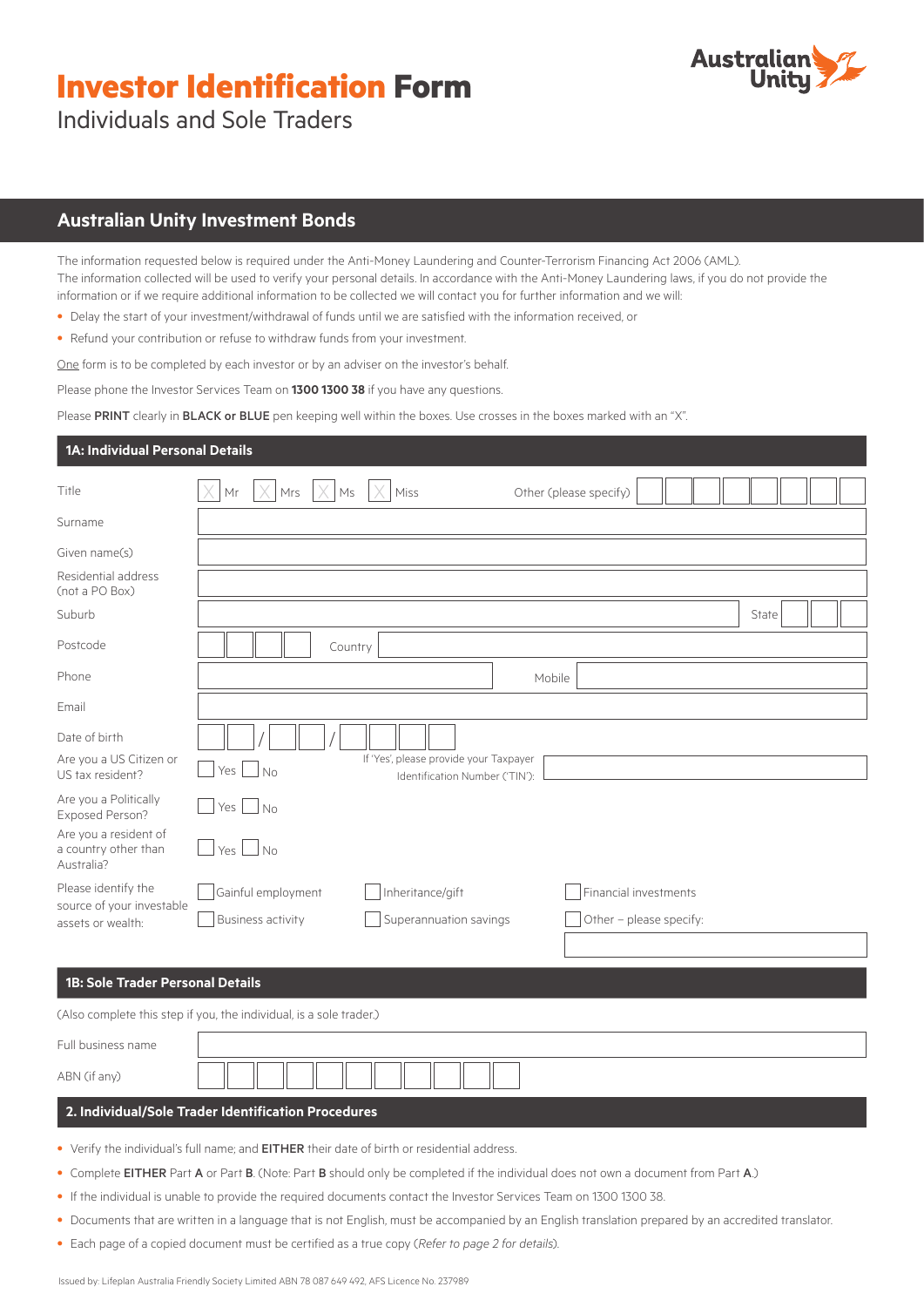| Select only one option from this section, go to step 3 once completed.                                                                                                                              |  |  |  |  |  |  |
|-----------------------------------------------------------------------------------------------------------------------------------------------------------------------------------------------------|--|--|--|--|--|--|
| Australian State/Territory or foreign current driver's licence showing a photograph.                                                                                                                |  |  |  |  |  |  |
| Australian passport (must not have expired more than 2 years previously).                                                                                                                           |  |  |  |  |  |  |
| Card issued under a State or Territory for the purpose of proving a person's age, card must also show a photograph.                                                                                 |  |  |  |  |  |  |
| Foreign passport or similar travel document showing a photograph and containing a signature.                                                                                                        |  |  |  |  |  |  |
| National identity card issued by a foreign government showing a photograph of the person in whose name the card is held.                                                                            |  |  |  |  |  |  |
| 2B: Additional ID Requirements (Two documents required, one from each section)                                                                                                                      |  |  |  |  |  |  |
| Select one option from this section.                                                                                                                                                                |  |  |  |  |  |  |
|                                                                                                                                                                                                     |  |  |  |  |  |  |
| Australian or foreign citizenship certificate<br>Australian or foreign birth certificate/extract                                                                                                    |  |  |  |  |  |  |
| Pension card issued by Centrelink<br>Health card issued by Centrelink                                                                                                                               |  |  |  |  |  |  |
| AND one option from this section.                                                                                                                                                                   |  |  |  |  |  |  |
| A document issued by the Commonwealth or a State or Territory within the preceding 12 months that records the provision of financial benefits<br>and which contains a name and residential address. |  |  |  |  |  |  |
| A document issued by the Australian Taxation Office within the preceding 12 months that records a debt payable to or from the Commonwealth<br>and which contains a name and residential address.    |  |  |  |  |  |  |
| A document issued by a local government body or utilities provider within the preceding 3 months which records the provision of services and<br>contains a valid name and residential address.      |  |  |  |  |  |  |
| If under the age of 18, a notice that:                                                                                                                                                              |  |  |  |  |  |  |
| • Was issued by a school principal within the preceding 3 months; and                                                                                                                               |  |  |  |  |  |  |
| • Contains a valid name and residential address; and                                                                                                                                                |  |  |  |  |  |  |
| • Records the period of time that the person attended the school; or                                                                                                                                |  |  |  |  |  |  |
| • A Medicare card if the child does not attend school.                                                                                                                                              |  |  |  |  |  |  |

**2A: Initial ID Requirements (Documents must show photo and signature of the person)**

### **3. Individual/Sole Trader Declaration**

I/We have no reason to suspect that the contribution lodged with the application or any subsequent contributions is or will be derived from or related to any money laundering, terrorism financing or other illegal activities.

A certified copy of each document is to be attached to this completed form (do not send originals). Each page of a copy must be certified as a true copy. Please sign here confirming that all information being forwarded is correct.

I/We declare that the information provided for meeting FATCA requirements (where applicable) is true and correct and that I/we will provide all necessary co-operation and assistance in order for us to comply with obligations under Australian legislation designed to give effect to the FATCA agreement between Australia and the United States.

# **Signature** Date





A certified copy means a document that has been certified as a true copy of an original document by one of the following persons:

- A person who is enrolled on the roll of the Supreme Court of a State or Territory, or the High Court of Australia, as a legal practitioner (however described).
- A judge of a court or a magistrate.
- A chief executive officer of a Commonwealth court.
- A registrar or deputy registrar of a court.
- A Justice of the Peace.
- A notary public (for the purposes of the Statutory Declaration Regulations 1993).
- A police officer.
- An agent of the Australian Postal Corporation with 2 or more years of continuous service who is employed in an office supplying postal services to the public.
- An officer with 2 or more continuous years of service with one or more financial institution (for the purposes of the Statutory Declaration Regulations 1993).
- An officer with, or authorised representative of, a holder of an Australian financial services license, having 2 or more continuous years of service with one or more licensees.
- A member of the Institute of Chartered Accountants in Australia, CPA Australia or the National Institute of Accountants with 2 or more years of continuous membership.